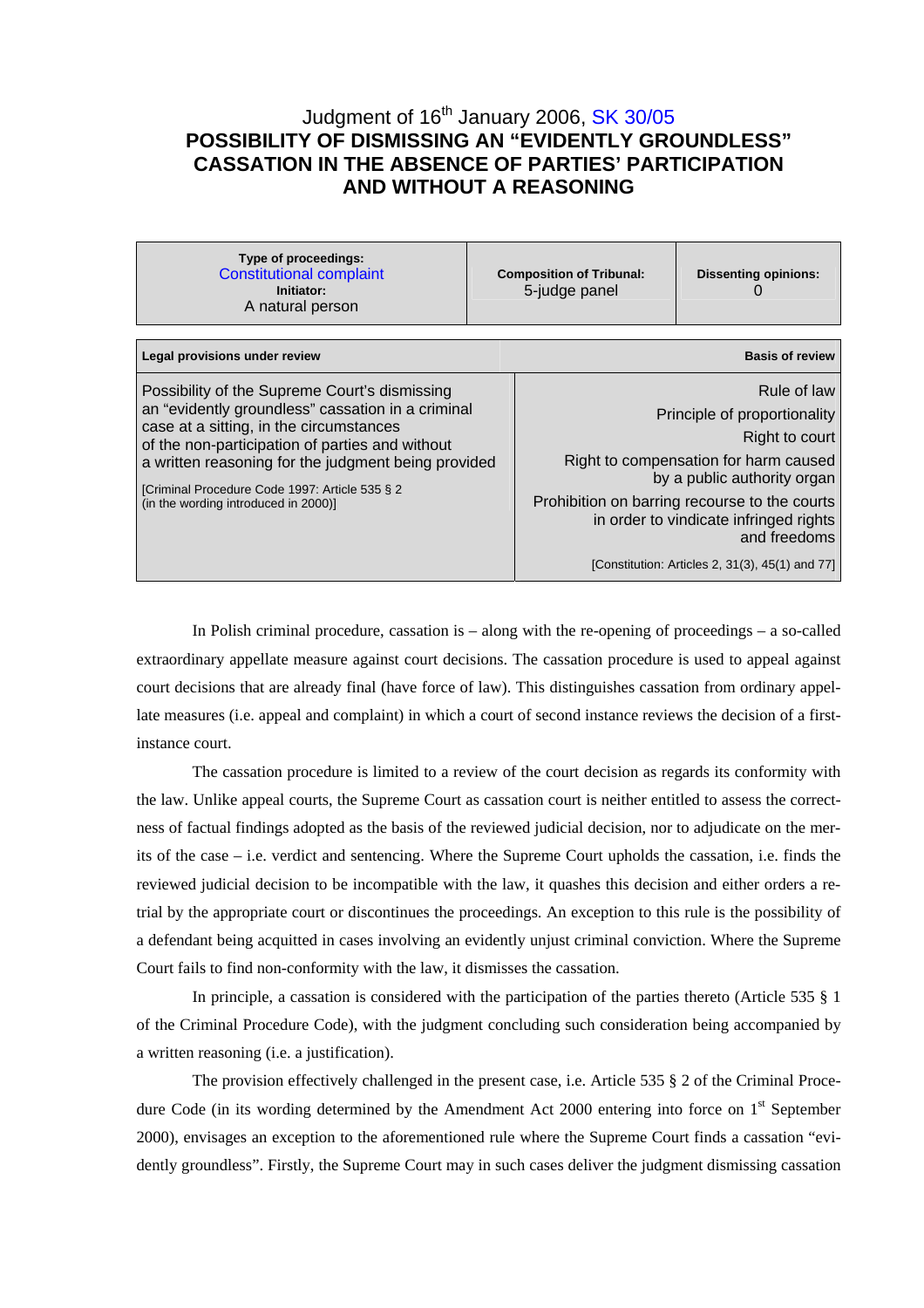at a sitting not participated in by the parties, save in cases whereby cassation is lodged by the Prosecutor General or Commissioner for Citizens' Rights. Secondly, where an "evidently groundless" cassation is dismissed there is no attendant requirement that a written reasoning be provided.

The judgment of the Constitutional Tribunal summarised herein was delivered in response to a constitutional complaint lodged by Tomasz D., whose case was finally decided on the basis of the challenged provision. The constitutional complaint was supported by the Commissioner for Citizens' Rights, who gave notice of his participation in the case (under Article 51 of the Constitutional Tribunal Act 1997). Furthermore, on the basis of § 11(2) of the Constitutional Tribunal's Rules of Procedure, read in conjunction with Article 19 of the Constitutional Tribunal Act, the President of the Tribunal asked the Helsinki Foundation for Human Rights to submit its opinion on the discussed case.

The main allegation concerned the infringement, by Article 535 § 2 of the Criminal Procedure Code, of constitutional guarantees of the right to court (Article 45(1) of the Constitution), read in conjunction with the principle of proportionality (Article 31(3)) and the rule of law clause (Article 2). Furthermore, the constitutional right to compensation for harm caused by a public authority organ (Article 77(1)), and the prohibition on barring recourse to the courts in order to vindicate infringed rights and freedoms (Article 77(2)) have also been indicated.

## RULING

# **I**

**The challenged provision does not conform to Article 2, read in conjunction with Articles 45(1) and 31(3), of the Constitution and [is not inconsistent](http://www.trybunal.gov.pl/eng/summaries/summaries_assets/slowniczek_not_inconsistent_gb.htm) with Article 77 of the Constitution.** 

## **II**

**The Tribunal ruled that the loss of binding force of the challenged provision [shall](http://www.trybunal.gov.pl/eng/summaries/summaries_assets/przypis_moc_gb.htm)  [be delayed](http://www.trybunal.gov.pl/eng/summaries/summaries_assets/przypis_moc_gb.htm) for 12 months following the day on which this judgment was published in the Journal of Laws. Nevertheless, as regards the upholding of the constitutional complaint, this delay does not preclude realisation of the complainants' rights as envisaged in Article 190(4) of the Constitution, in the individual case representing the factual background to the present proceedings before the Tribunal.** 

## [PRINCIPAL REASONS FOR THE RULING](http://www.trybunal.gov.pl/eng/summaries/summaries_assets/przypis_moc_gb.htm)

1. The Constitution offers no guarantee of a person's right to have a case heard at three instances (cf. Article 176(1)). The constitutional right to court (Article 45(1)) does not encompass a "right to cassation", as cassation constitutes an additional, non-essential procedure whereby judicial decisions of a second-instance court may be appealed against. However, where the legislator established the institution of cassation, the principles of procedural justice and correct legislation, stemming from Article 2 of the Constitution, must be respected. By that token, the constitutional standard of a fair trial is applicable, not only to proceedings at the first and second instances, but also to such extraordinary proceedings.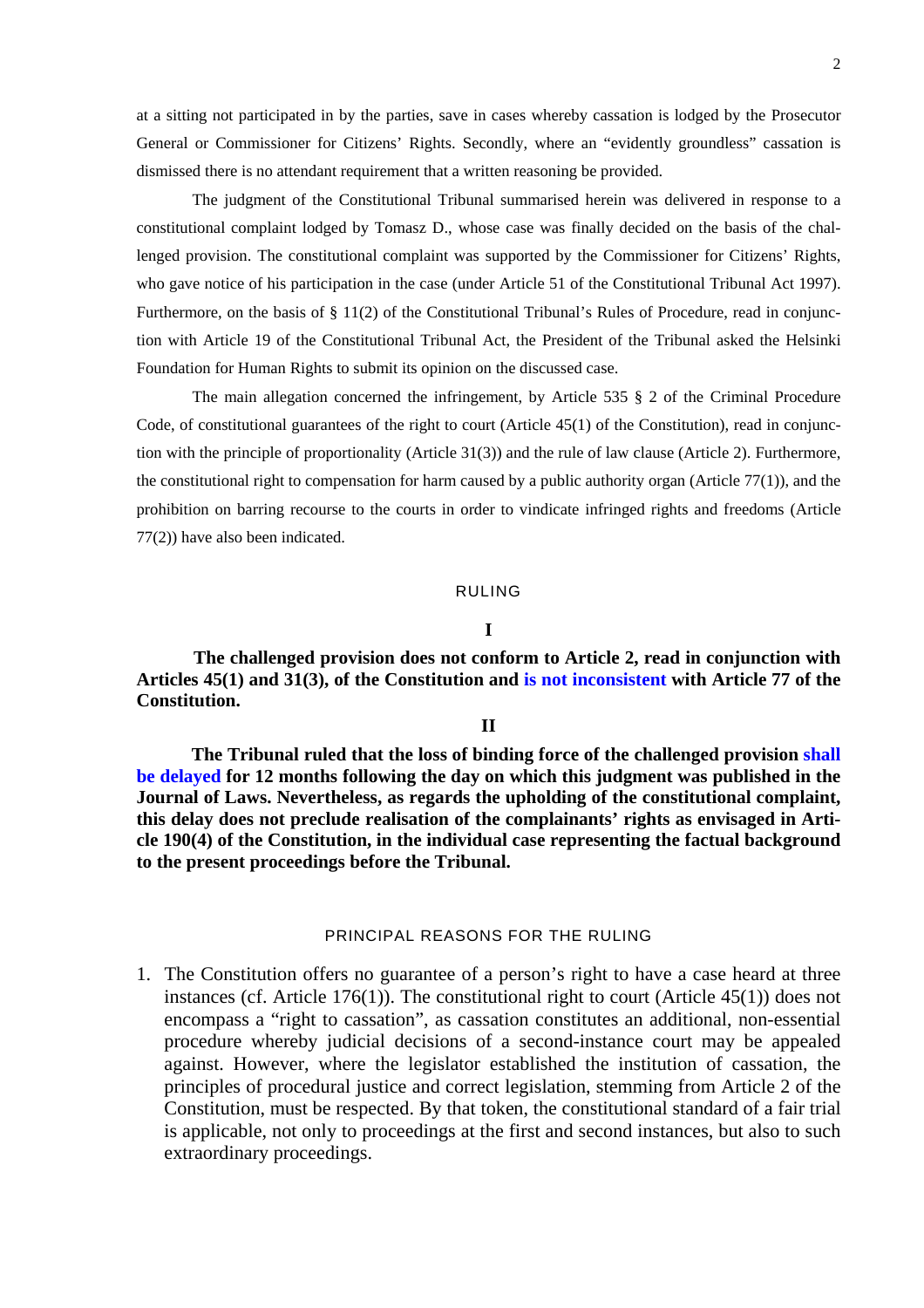- 2. The rule of law principle (Article 2 of the Constitution) may not constitute an autonomous basis of review in proceedings initiated by virtue of a constitutional complaint. Nonetheless, in the present case, this principle and, in particular, the protection of individuals' trust in the State stemming therefrom, should be taken into account when the ideal of a fair trial is reconstructed.
- 3. The principle of trust arising from Article 2 of the Constitution signifies that an individual has the right to expect from the authorities clarity, transparency and respect for principles guaranteeing the protection of human rights.
- 4. The constitutional right to a fair hearing of a case before a court (Article 45(1)) is not subject to any limitations, in contradistinction to the right that such a hearing be public (Article 45(2)). The essence of procedural justice lies in: the possibility of being heard; the disclosing of motives underpinning a decision (even where the latter may not be the subject of further appeal) to an extent enabling the given court's manner of reasoning to be verified; and the assuring of participants as to the predictability of proceedings, through an appropriate level of coherence and internal logic of the mechanisms they are subjected to.
- 5. As the decisive component of the right to a fair trial, the providing of a reasoning for a judicial decision fulfils several significant functions: it enforces self-control on the part of the court, which must demonstrate that its decision is substantively and formally correct and corresponds to the requirements of justice; it documents arguments in favour of the adopted decision; it is the basis of review by organs of higher instance; it encourages individual acceptance of the judicial decision; it consolidates the feeling of public confidence in and democratic control over the administration of justice; and it strengthens legal security.
- 6. The fact that the Supreme Court occupies a specific position within the system of organs and bodies affording the protection of the law, in particular as regards the final nature of its decisions (i.e. the lack of any possibility of their being appealed against) does not signify that a reasoning justifying decisions of that Court is superfluous. Rather, several arguments speak in favour of such reasoning being afforded. In the first place, such reasoning has significant influence on the development of practice and legal standards. Secondly, judicial decisions of the Supreme Court may constitute the basis for complaints lodged with the European Court of Human Rights, Human Rights Committee, or  $-$  in the event of an unconstitutional legal basis  $-$  the Constitutional Tribunal. Thirdly, the legitimising function of a court reasoning is significant both individually (vis-à-vis parties to the proceedings) and generally (vis-à-vis public opinion). Where court decisions are communicated along with attendant reasoning, the approval thereof is facilitated and a contribution made to the building of public trust in the judicial power. Fourthly, in a situation in which ca. 80% of all cassations in criminal cases are evidently groundless, each casuistic indication of the reasons for such groundlessness is in the justice system's own interest, since it may lead to the setting of a standard of relevance to the understanding of evident instances of groundless cassation.
- 7. The prohibition on the formulation of unclear and imprecise provisions, as stemming from the rule of law principle (Article 2 of the Constitution), does not preclude use by the legislator of ambiguous (imprecisely-defined) expressions. Nor is it decisive in respect of the unconstitutionality of a situation wherein the precise specification of such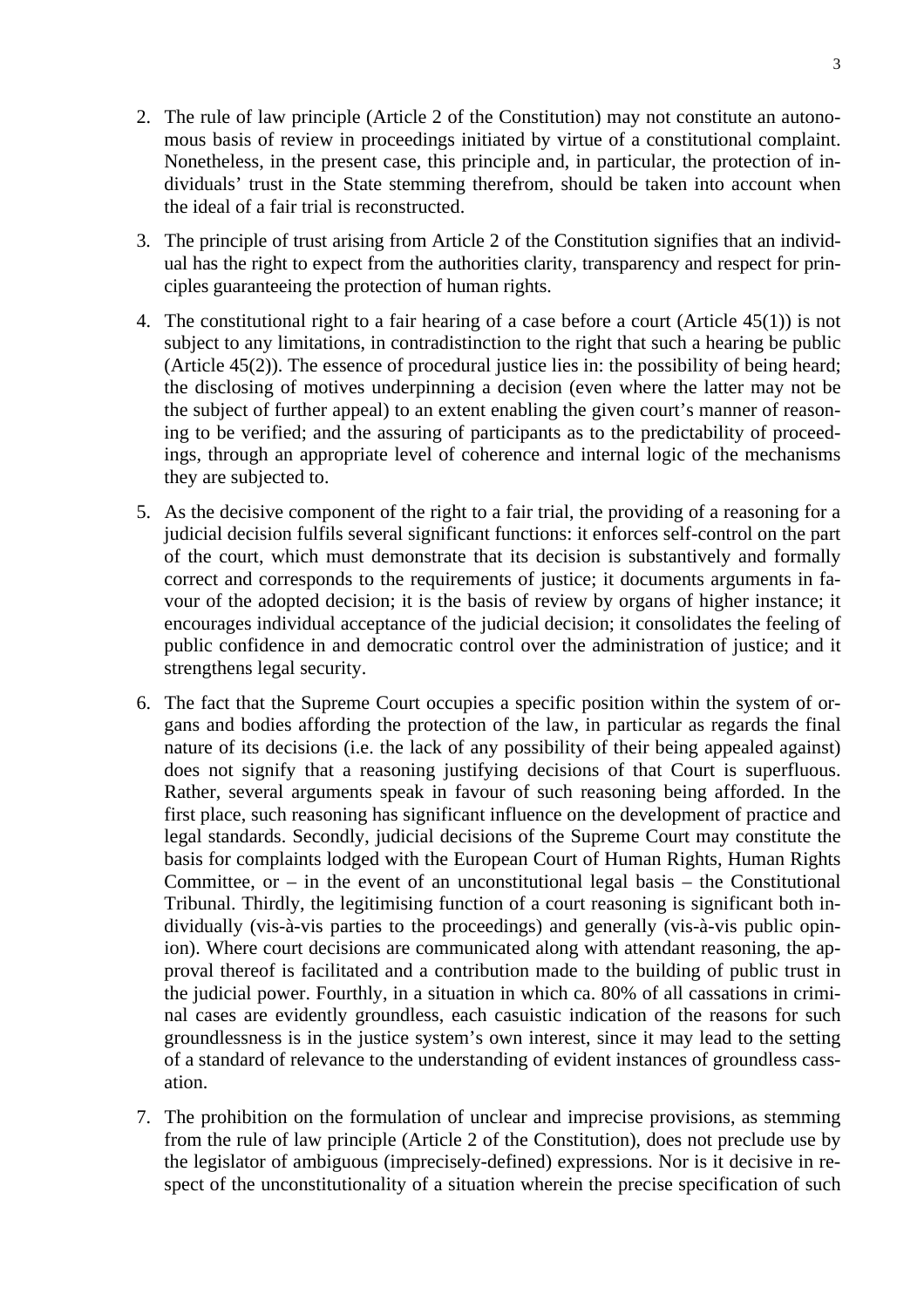terms falls within the purview of courts. The constructing of a legal norm through the use of ambiguous terms often constitutes the sole reasonable solution. However, as the meaning of such terms in particular situations may not be determined arbitrarily, there is a need for particular procedural guarantees that ensure transparency in the way that specific content is in practice conferred upon an ambiguous expression by an organ applying the law, as well as providing for the possibility of such a practice being reviewed. This applies, for example, as regards the accessibility of judicial reasoning to concerned persons by virtue of the public nature of proceedings, or the disclosure of motives underpinning a decision.

- 8. The use of the expression "evidently groundless cassation" by the legislator does not of itself surpass the limits of regulatory discretion determined therefor by Article 2 of the Constitution. Objections are raised, however, by the low level of the procedural requirements attendant upon the use of this expression. What is involved here is the cumulation at a single trial of three factors excluding the court's obligations as regards the provision of information (i.e. the informational obligation of the court). These are: secrecy of the proceedings; the use of the ambiguous term "evident groundlessness" by the legislator; and the absence of an obligation that a reasoning be provided.
- 9. Standards of human-rights protection laid down by the Constitution of the Republic of Poland are at times higher than international standards, in particular those envisaged by the (European) Convention for the Protection of Human Rights and Fundamental Freedoms. In consequence, a lowering of the standard of protection that does not infringe the said Convention may nevertheless result in non-conformity with the Constitution.
- 10. The immediate loss of binding force of Article 535 § 2 of the Criminal Procedure Code, as a special provision (*lex specialis*), would lead to the application of the general rule (*lex generalis*), as expressed in Article 535 § 1 of the Criminal Procedure Code (consideration of a cassation against a judgment at a hearing and a cassation against a procedural decision – at a sitting in which parties may participate). However, it is not impermissible to apply less rigorous guarantees in the event of an evidently groundless cassation. The unconstitutionality found in the present case stems from the cumulation of limitations (cf. point 8 above). Therefore, the intervention on the part of the legislator is necessary and requires that an appropriate timeframe therefor be envisaged. Until such time as the said intervention takes place, an alleviation of the unconstitutional situation through appropriate shaping of Supreme Court practice may be expected.
- 11. The need for a comprehensive study of the significant circumstances applying in a case under consideration by the Constitutional Tribunal may justify referral by the President thereof to social organisations, under § 11(2) of the Constitutional Tribunal's Rules of Procedure. The participation of such organisations in proceedings before the Tribunal – in a capacity that may be termed *amicus curiae –* encourages dialogue, openness and public communication in the settling of constitutional disputes. The social organisation neither enjoys the rights, nor is subject to the obligations, attached by the law to the position of participant in proceedings (cf. Article 52(1) of the Constitutional Tribunal Act). Its role is limited to the expressing of an opinion on the case, in connection with information acquired in the course of its engagement in its statutory activity.